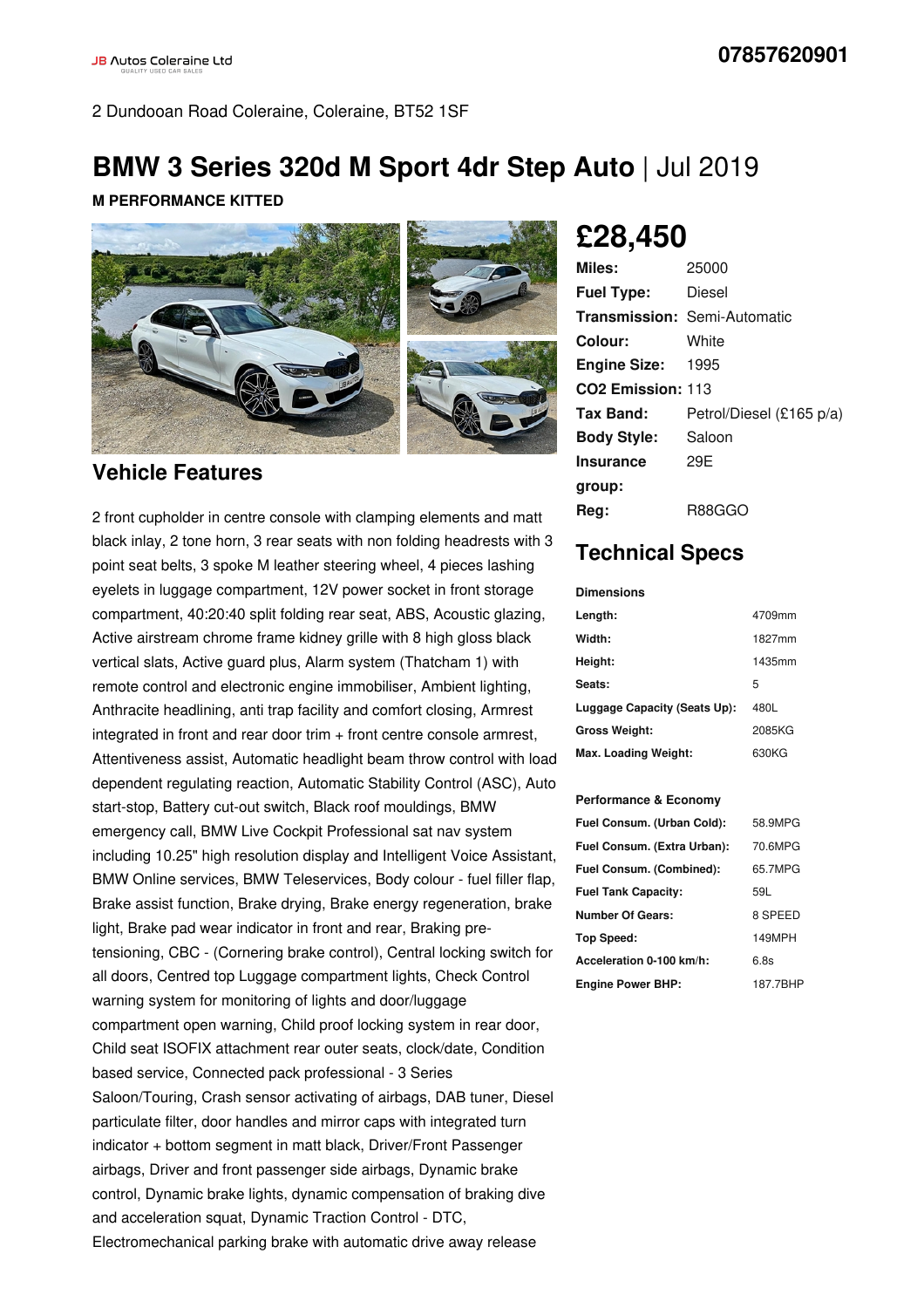and auto hold function, Electronic differential lock, Extended LED headlights, Exterior mirrors - electrically folding with anti-dazzle, Four grab handles integrated in roof lining, front and rear bumpers, Front and rear bumper system with replaceable deformation elements, Front and rear door pockets, Front and rear electric windows with open and close fingertip control, Front and rear velour floor mats, Front black door sill finishers with BMW designation, Front head restraints, Front passenger manual airbag deactivation, Front sport seats, fuel cut off, fuel filler cap and luggage compartment, fuel gauge and oil temperature gauge, Green tinted heat protection glazing, hazard warning lights, Head airbags for all 4 outer seats, Heated driver and front passenger seats, Height adjustable mechanically and infinitely variable steering column, High gloss shadow line exterior trim, Hill start assist, iDrive controller on centre console, Illuminated glove compartment with separate small compartment, Incorrect fuelling protection, Instrument cluster with speedometer with mph readout, integrated in the door side seat backrest bolsters for all seat variants, interior lighting+activation of safety battery terminal clamp, Interior lighting - front centre over interior mirror with soft light, Interior rear view mirror with automatic anti dazzle function, Larger capacity fuel tank, LED front fog lights, LED turn indicator and rear fog light, Left and right split exhaust tailpipes, Lightweight engineering, M aerodynamic body styling, M Aerodynamics pack -3 Series Saloon/Touring, Matt black exterior B pillar, M designation on left and right front side panels, M designation side badges, Model designation on right side of tailgate, M sport suspension, odometer/trip meter, Oil sensor for level and grade, On board computer - average speed+fuel consumption, Optimum shift indicator, outside temperature display and ice warning, panic mode and glass roof, Personal Profile, pyrotechnic belt tensioners and belt force limiters, Rain sensor with automatic headlight activation, rear centre and front and rear footwell lighting, Rear centre armrest with 2 cupholders, Rear centre console with storage compartment and ventilation grille, Reduced rolling resistance tyres, Remote control with integrated key one button open/close vehicle and windows, Seat belt security check for driver and front passenger, Selectable automatic lock when driving away, service interval, Shark fin antenna, Side impact protection, sole opening of the luggage compartment lid, Sport automatic transmission with steering-wheel mounted gearshift paddles and launch control, Start/stop button with Comfort Go keyless engine start and auto Start/stop deactivation button, Steering column length adjustment lever, Stroke dependent dampers, Sunvisors with vanity mirrors and ticket pocket, tachometer, Three 3 point seat belts on all seats including front belt stopper, Three zone automatic air conditioning, Through loading system with 40/20/40 split folding rear seat, Toolkit located in luggage compartment, Two part LED tailights in L-shape with components in smoked glass, Tyre pressure monitoring with three level warning strategy, Unlocking doors, Variable sport steering, Vehicle key with M specific designation, Ventilated front and rear disc brakes, Visible VIN plate, Warning triangle and first aid kit, Welcome